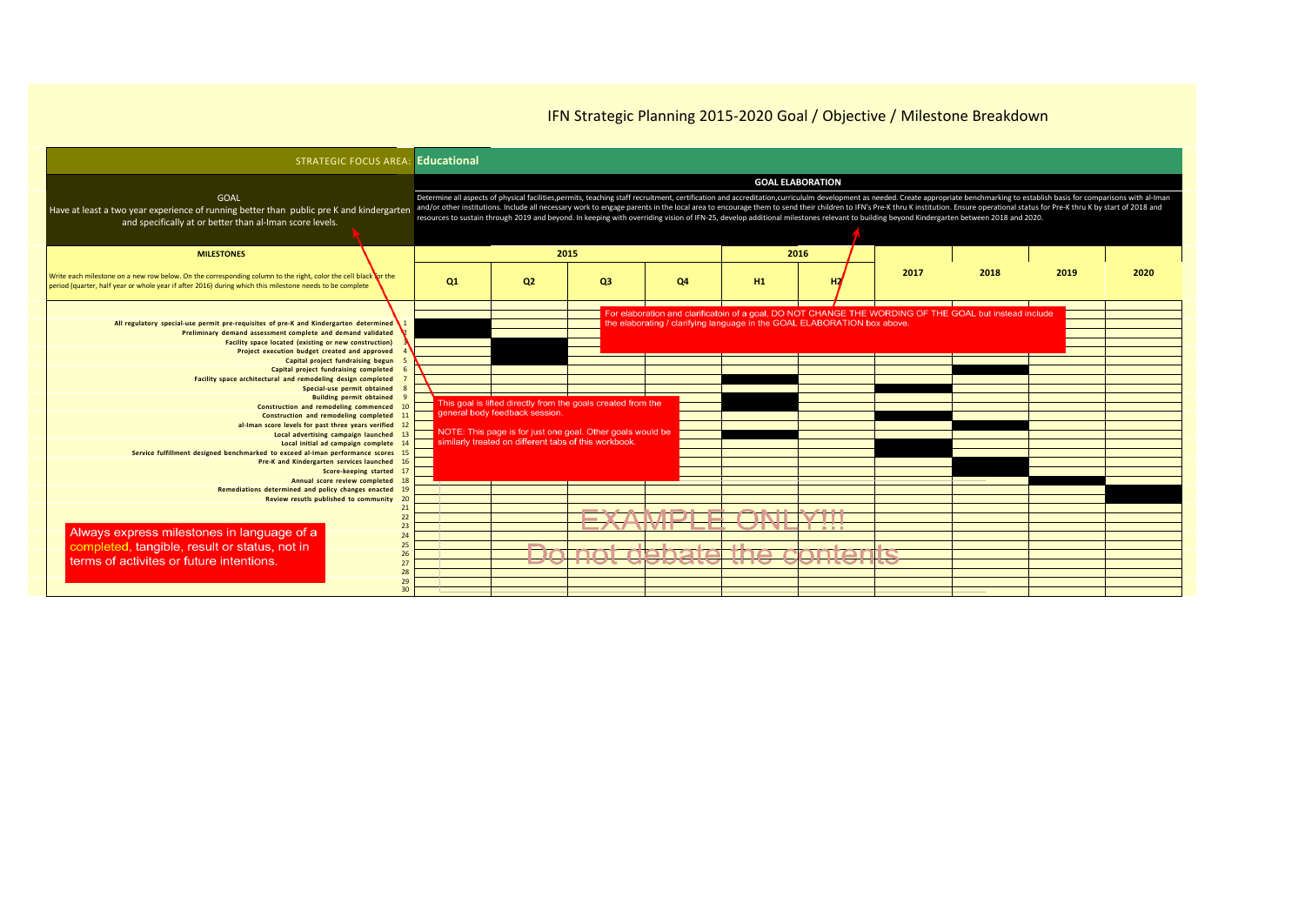| <b>STRATEGIC FOCUS AREA: Physical Needs</b>                                                                                                                                                                                 |                         |                                                                                                                                                                                                                                                                                                                                                                                 |                |                |                |         |          |      |      |          |           |  |  |
|-----------------------------------------------------------------------------------------------------------------------------------------------------------------------------------------------------------------------------|-------------------------|---------------------------------------------------------------------------------------------------------------------------------------------------------------------------------------------------------------------------------------------------------------------------------------------------------------------------------------------------------------------------------|----------------|----------------|----------------|---------|----------|------|------|----------|-----------|--|--|
|                                                                                                                                                                                                                             |                         | <b>GOAL ELABORATION</b>                                                                                                                                                                                                                                                                                                                                                         |                |                |                |         |          |      |      |          |           |  |  |
| <b>GOAL</b><br>A gymnasium has been fully planned and construction is underway by 2020. At least 50%<br>of the funds are collected                                                                                          |                         | Multipurpose facility to serve as both a gym, hall, and prayer area for functions, could be in premise or nearby place. Has basketball/volleyball<br>court for all seasons and exercise/weightlifting area and can be allocated to men, women and children. Extra rooms/areas can be converted for<br>other uses (i.e., aerobics room, classrooms, clinic, meeting rooms, etc.) |                |                |                |         |          |      |      |          |           |  |  |
| <b>MILESTONES</b>                                                                                                                                                                                                           |                         | 2015                                                                                                                                                                                                                                                                                                                                                                            |                |                |                | 2016    |          |      |      |          |           |  |  |
| Write each milestone on a new row below. On the corresponding column to the right, color the cell black for the<br>period (quarter, half year or whole year if after 2016) during which this milestone needs to be complete |                         | Q1                                                                                                                                                                                                                                                                                                                                                                              | Q <sub>2</sub> | Q <sub>3</sub> | Q <sub>4</sub> | H1      | H2       | 2017 | 2018 | 2019     | 2020      |  |  |
| Information gathering and feasibility 1                                                                                                                                                                                     |                         |                                                                                                                                                                                                                                                                                                                                                                                 |                |                |                |         |          |      |      |          |           |  |  |
| Existing site Information (i.e. survey of land) along with any other past information gathered 2                                                                                                                            |                         |                                                                                                                                                                                                                                                                                                                                                                                 |                |                |                |         |          |      |      |          |           |  |  |
| Current permitting/zoning status and required documentation obtained                                                                                                                                                        | $\overline{\mathbf{3}}$ |                                                                                                                                                                                                                                                                                                                                                                                 |                |                |                |         |          |      |      |          |           |  |  |
| Subject matter expert team to provide feasibility options appointed 4                                                                                                                                                       |                         |                                                                                                                                                                                                                                                                                                                                                                                 |                |                |                |         |          |      |      |          |           |  |  |
| Multi purpose facility versus. gym only (basketball & volleyball) decision made 5                                                                                                                                           |                         |                                                                                                                                                                                                                                                                                                                                                                                 |                |                |                |         |          |      |      |          |           |  |  |
| Preliminary budget established 6                                                                                                                                                                                            |                         |                                                                                                                                                                                                                                                                                                                                                                                 |                |                |                |         |          |      |      |          |           |  |  |
| Design and budgeting                                                                                                                                                                                                        |                         |                                                                                                                                                                                                                                                                                                                                                                                 |                |                |                |         |          |      |      |          |           |  |  |
| Design draft for either multi-purpose facility or gym only completed 7                                                                                                                                                      |                         |                                                                                                                                                                                                                                                                                                                                                                                 |                |                |                |         |          |      |      |          |           |  |  |
| Preliminary Budget approved*                                                                                                                                                                                                | 8                       |                                                                                                                                                                                                                                                                                                                                                                                 |                |                |                |         |          |      |      |          |           |  |  |
| Draft design compliance with permitting requirements verified                                                                                                                                                               | 9                       |                                                                                                                                                                                                                                                                                                                                                                                 |                |                |                |         |          |      |      |          |           |  |  |
| Non-compliances in draft design rectified - final design complete 10                                                                                                                                                        |                         |                                                                                                                                                                                                                                                                                                                                                                                 |                |                |                |         |          |      |      |          |           |  |  |
| Construction contract requirements and specifications created 11                                                                                                                                                            |                         |                                                                                                                                                                                                                                                                                                                                                                                 |                |                |                |         |          |      |      |          |           |  |  |
| Contractor budgetary estimates based on final design solicited 12                                                                                                                                                           |                         |                                                                                                                                                                                                                                                                                                                                                                                 |                |                |                |         |          |      |      |          |           |  |  |
| Budget reflecting received bid estimates revised 13                                                                                                                                                                         |                         |                                                                                                                                                                                                                                                                                                                                                                                 |                |                |                |         |          |      |      |          |           |  |  |
| Revised Budget approved* 14                                                                                                                                                                                                 |                         |                                                                                                                                                                                                                                                                                                                                                                                 |                |                |                |         |          |      |      |          |           |  |  |
| <b>Construction</b>                                                                                                                                                                                                         |                         |                                                                                                                                                                                                                                                                                                                                                                                 |                |                |                |         |          |      |      |          |           |  |  |
| Construction phase with funds required for each phase established* 15                                                                                                                                                       |                         |                                                                                                                                                                                                                                                                                                                                                                                 |                |                |                |         |          |      |      |          |           |  |  |
| Overall design information and budget of project conveyed to IFN community 16<br>Cmmunity opinion / acceptance of overall goal and plan surveyed* 17                                                                        |                         |                                                                                                                                                                                                                                                                                                                                                                                 |                |                |                |         |          |      |      |          |           |  |  |
| Survey-based donor information database created 18                                                                                                                                                                          |                         |                                                                                                                                                                                                                                                                                                                                                                                 |                |                |                |         |          |      |      |          |           |  |  |
| Facility operation/maintenance requirements drafted* 20                                                                                                                                                                     |                         |                                                                                                                                                                                                                                                                                                                                                                                 |                |                |                |         |          |      |      |          |           |  |  |
| 50% of budget for construction and year one operation generated 19                                                                                                                                                          |                         |                                                                                                                                                                                                                                                                                                                                                                                 |                |                |                |         |          |      |      |          |           |  |  |
| Site work permits obtained* 21                                                                                                                                                                                              |                         |                                                                                                                                                                                                                                                                                                                                                                                 |                |                |                |         |          |      |      |          |           |  |  |
| All necessary building permits obtained*                                                                                                                                                                                    | 22                      |                                                                                                                                                                                                                                                                                                                                                                                 |                |                |                |         |          |      |      |          |           |  |  |
| Firm contractor bids solicited/evaluated and obtained 23                                                                                                                                                                    |                         |                                                                                                                                                                                                                                                                                                                                                                                 |                |                |                |         |          |      |      |          |           |  |  |
| Facility operation/maintenance requirements finalized* 24                                                                                                                                                                   |                         |                                                                                                                                                                                                                                                                                                                                                                                 |                |                |                |         |          |      |      |          |           |  |  |
| O&M costs confirmed and facility project green/red lighted * 25                                                                                                                                                             |                         |                                                                                                                                                                                                                                                                                                                                                                                 |                |                |                |         |          |      |      |          |           |  |  |
| Winning bidder contract(s) awarded and signed 26                                                                                                                                                                            |                         |                                                                                                                                                                                                                                                                                                                                                                                 |                |                |                |         |          |      |      |          | \$262.5   |  |  |
| Construction supervision team of SMEs assigned* 27                                                                                                                                                                          |                         |                                                                                                                                                                                                                                                                                                                                                                                 |                |                |                |         |          |      |      |          |           |  |  |
| <b>Construction commenced 28</b>                                                                                                                                                                                            |                         |                                                                                                                                                                                                                                                                                                                                                                                 |                |                |                |         |          |      |      |          |           |  |  |
|                                                                                                                                                                                                                             |                         |                                                                                                                                                                                                                                                                                                                                                                                 |                |                |                |         |          |      |      |          |           |  |  |
| * These items identify information thus far and next milestone that should be provided to the community                                                                                                                     |                         |                                                                                                                                                                                                                                                                                                                                                                                 |                |                |                |         |          |      |      |          |           |  |  |
| Total Preliminary Cost Estimation for Multi-Purpose Facility (assumed \$5.25MM TIC)                                                                                                                                         |                         |                                                                                                                                                                                                                                                                                                                                                                                 |                |                |                |         |          |      |      |          |           |  |  |
| <b>Total Preliminary Cost Estimation</b>                                                                                                                                                                                    |                         | \$0                                                                                                                                                                                                                                                                                                                                                                             | \$3,000        | \$0            | \$1,000        | \$7,000 | \$75,000 | \$0  | \$0  | \$25,000 | \$262,500 |  |  |
| <b>Total Preliminary Annual Cost Estimation</b>                                                                                                                                                                             |                         |                                                                                                                                                                                                                                                                                                                                                                                 |                |                | \$4,000        |         | \$82,000 | \$0  | \$0  | \$25,000 | \$262,500 |  |  |
|                                                                                                                                                                                                                             |                         |                                                                                                                                                                                                                                                                                                                                                                                 |                |                |                |         |          |      |      |          |           |  |  |
| Total Preliminary Cost Estimation for Gym Only (assumed \$3.0MM TIC)                                                                                                                                                        |                         |                                                                                                                                                                                                                                                                                                                                                                                 |                |                |                |         |          |      |      |          |           |  |  |
| <b>Total Preliminary Cost Estimation</b>                                                                                                                                                                                    |                         | \$0                                                                                                                                                                                                                                                                                                                                                                             | \$3,000        | \$0            | \$1,000        | \$4,000 | \$45,000 | \$O  | \$0  | \$15,000 | \$150,000 |  |  |
| <b>Total Preliminary Annual Cost Estimation</b>                                                                                                                                                                             |                         |                                                                                                                                                                                                                                                                                                                                                                                 |                |                | \$4.000        |         | \$49.000 | \$0  | \$0  | \$15,000 | \$150,000 |  |  |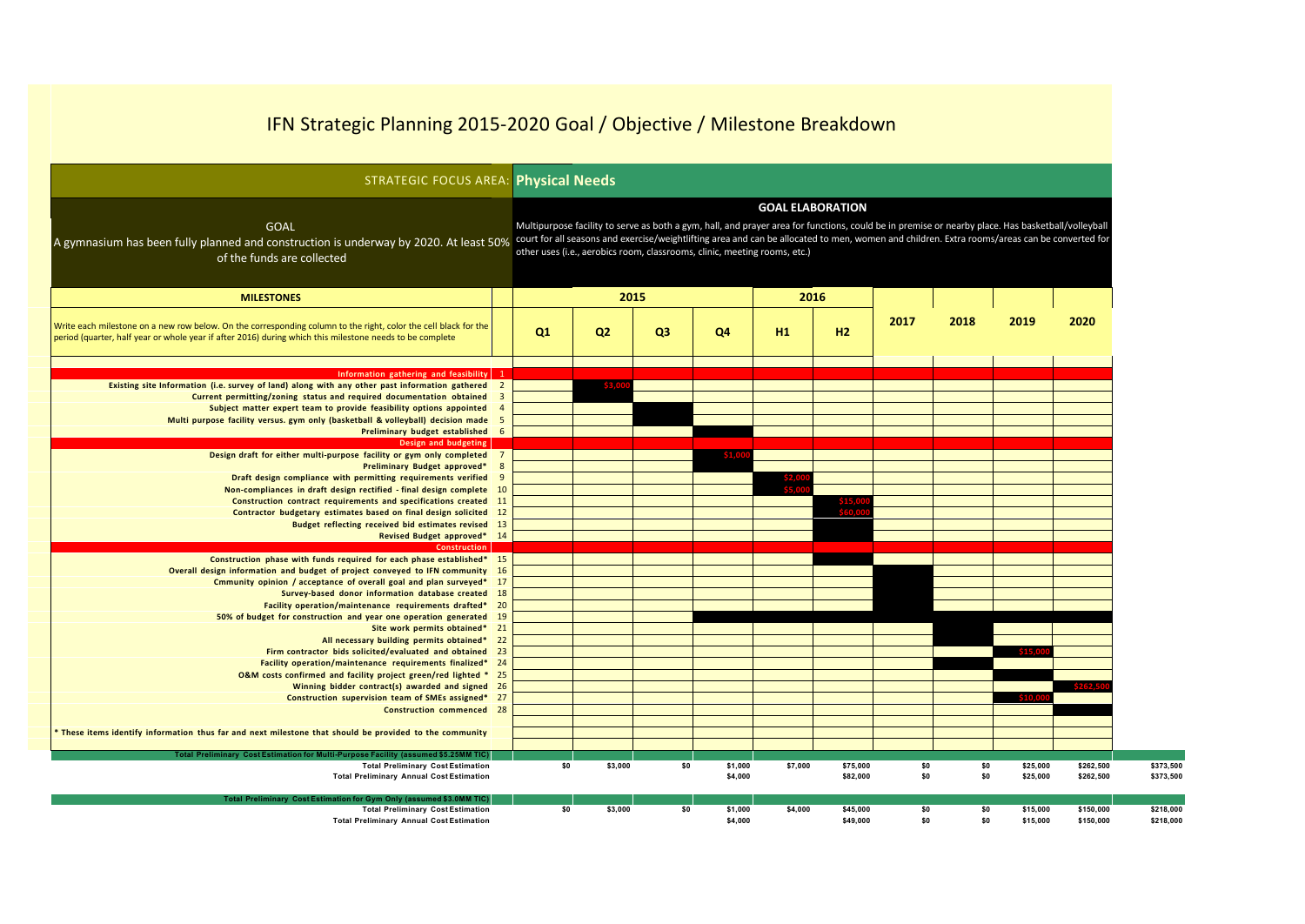| <b>STRATEGIC FOCUS AREA: Physical Needs</b>                                                                                                                                                                                                                                                                                                                                                                                                                                 |                                  |                                                                                                                                                                                                                                                                                                          |                |                |    |         |         |         |         |         |         |
|-----------------------------------------------------------------------------------------------------------------------------------------------------------------------------------------------------------------------------------------------------------------------------------------------------------------------------------------------------------------------------------------------------------------------------------------------------------------------------|----------------------------------|----------------------------------------------------------------------------------------------------------------------------------------------------------------------------------------------------------------------------------------------------------------------------------------------------------|----------------|----------------|----|---------|---------|---------|---------|---------|---------|
| <b>GOAL</b><br>IFN has fully operational self sustained funeral and burial service                                                                                                                                                                                                                                                                                                                                                                                          |                                  | <b>GOAL ELABORATION</b><br>To offer complete solution in Funeral and Burial Services to IFN and neighboring communities in Chicago land. To plan for better utilization of<br>the already available resources. Once the Final Preparation Area is completed, to equip and make the facility operational. |                |                |    |         |         |         |         |         |         |
| <b>MILESTONES</b>                                                                                                                                                                                                                                                                                                                                                                                                                                                           |                                  | 2015                                                                                                                                                                                                                                                                                                     |                |                |    | 2016    |         |         |         |         |         |
| Write each milestone on a new row below. On the corresponding column to the right, color the cell black for the<br>period (quarter, half year or whole year if after 2016) during which this milestone needs to be complete                                                                                                                                                                                                                                                 |                                  | Q1                                                                                                                                                                                                                                                                                                       | Q <sub>2</sub> | Q <sub>3</sub> | Q4 | H1      | H2      | 2017    | 2018    | 2019    | 2020    |
|                                                                                                                                                                                                                                                                                                                                                                                                                                                                             |                                  |                                                                                                                                                                                                                                                                                                          |                |                |    |         |         |         |         |         |         |
| Data analysis and demand (scale and nature) forecasting 1                                                                                                                                                                                                                                                                                                                                                                                                                   |                                  |                                                                                                                                                                                                                                                                                                          |                |                |    |         |         |         |         |         |         |
| Historical death rates, demography and community growth rates analyzed and projections to 2025 created 2<br>List of available burial lots created 3<br>Funeral- and burial-related activities comprehensively identified and listed 4<br>Funeral and burial subject matter experts identified and appointed 5<br>SME analysis of existing system (including potential bottleneck improvement) completed 6<br>Core team of 10-to-20 trained men / women added to core team 7 |                                  |                                                                                                                                                                                                                                                                                                          |                |                |    |         |         |         |         |         |         |
| Facility completion 8                                                                                                                                                                                                                                                                                                                                                                                                                                                       |                                  |                                                                                                                                                                                                                                                                                                          |                |                |    |         |         |         |         |         |         |
| Phase 1 LRC & FPA building construction completed 9<br>Consultation on proper utilization obtained 10<br>FPA outfitting costs identified 11<br>Operational procedures for usage and training purposes documented 12                                                                                                                                                                                                                                                         |                                  |                                                                                                                                                                                                                                                                                                          |                |                |    | \$1,000 | \$1,000 | \$2,000 | \$2,000 | \$2,000 | \$2,000 |
| Project funding donors/sponsors solicited 13<br>Fundraising to meet capital equipment and operational needs complete 14<br>Applicable FPA operating licenses obtained 15<br>Competitive bids/quotations for equipment and consumables obtained 16<br>Single funeral and burial costs to chargeback to payer determined 17<br>Long term contract with the Director of Muslim Funeral Services executed 18<br>FPA operationally commissioned and declared fit for purpose. 19 |                                  |                                                                                                                                                                                                                                                                                                          |                |                |    |         |         |         |         |         |         |
| Currently available lots sold 20<br>Expansion 21                                                                                                                                                                                                                                                                                                                                                                                                                            |                                  |                                                                                                                                                                                                                                                                                                          |                |                |    |         |         |         |         |         |         |
| Expansion team to explore feasibility of dedicated separate facility identified and appointed 22<br>Required land and lots needed for projected 25-year demand estimated 23<br>Search for expansion land for burial lots initiated 24                                                                                                                                                                                                                                       | 25<br>26<br>27<br>28<br>29<br>30 |                                                                                                                                                                                                                                                                                                          |                |                |    |         |         |         |         |         |         |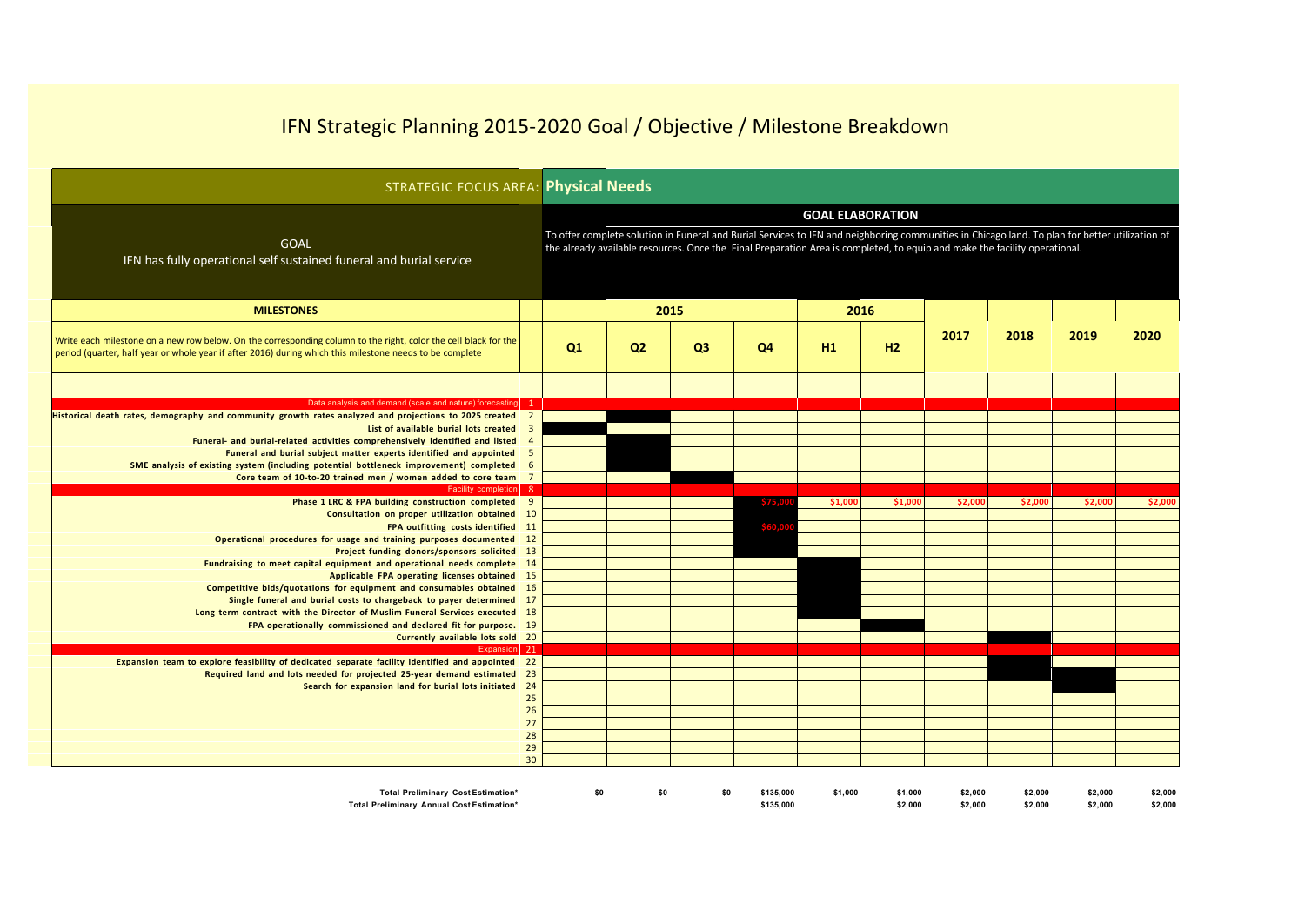\* Milestone number 9 is the cost of a ongoing project, Phase 1 construction of LRC & FPA. As assed by the<br>Contruction Committe it's estimated \$75000.